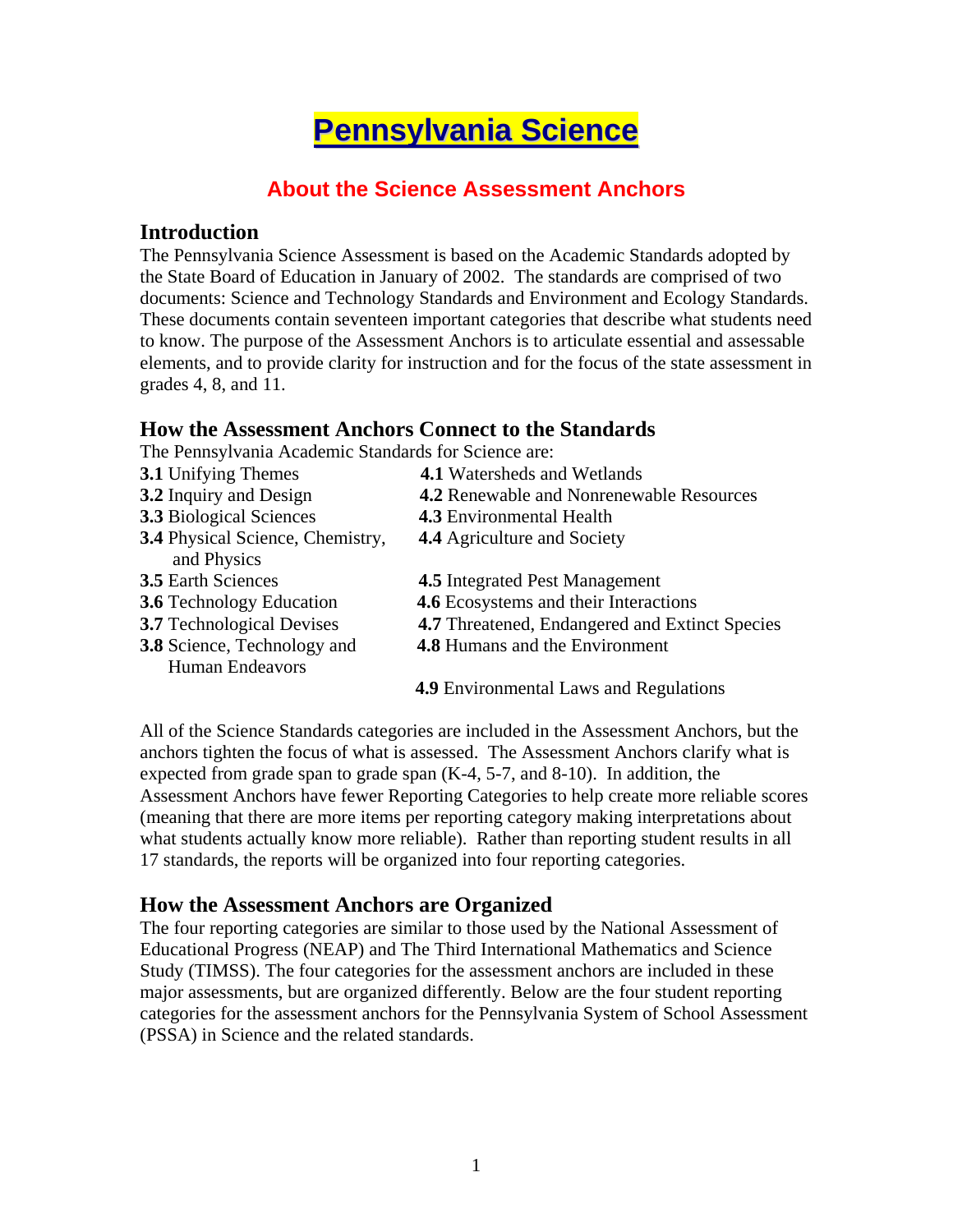| <b>Reporting Categories</b>        | <b>Connections to the Standards</b>         |
|------------------------------------|---------------------------------------------|
| <b>A. The Nature of Science</b>    | <b>3.1</b> Unifying Themes of Science       |
|                                    | 3.2 Inquiry and Design                      |
|                                    | <b>3.6</b> Technology Education             |
|                                    | 3.7 Technological Devices                   |
|                                    | 3.8 Science, Technology, and Human          |
|                                    | Endeavors                                   |
|                                    | 4.4 Agriculture and Society                 |
|                                    | 4.6 Ecosystems and their Interactions       |
|                                    | 4.7 Threatened, Endangered, and Extinct     |
|                                    | Species                                     |
|                                    | <b>4.8 Humans and the Environment</b>       |
| <b>B. Biological Sciences</b>      | <b>3.1</b> Unifying Themes of Science       |
|                                    | <b>3.3</b> Biological Sciences              |
|                                    | <b>4.2</b> Renewable and Nonrenewable       |
|                                    | <b>Resources</b>                            |
|                                    | 4.3 Environmental Health                    |
|                                    | 4.6 Ecosystems and Their Interactions       |
|                                    | 4.7 Threatened, Endangered, and             |
|                                    | <b>Extinct Species</b>                      |
| <b>C. Physical Sciences</b>        | 3.2 Inquiry and Design                      |
|                                    | 3.4 Physical Science, Chemistry, and        |
|                                    | Physics                                     |
|                                    | <b>3.6 Earth Sciences</b>                   |
| <b>D. Earth and Space Sciences</b> | 3.2 Inquiry and Design                      |
|                                    | <b>3.4</b> Physical Science, Chemistry, and |
|                                    | Physics                                     |
|                                    | 3.5 Earth Sciences                          |
|                                    | 3.7 Technological Devices                   |
|                                    | 4.1 Watersheds and Wetlands                 |
|                                    | <b>4.2</b> Renewable and Nonrenewable       |
|                                    | Resources                                   |
|                                    | <b>4.8 Humans and the Environment</b>       |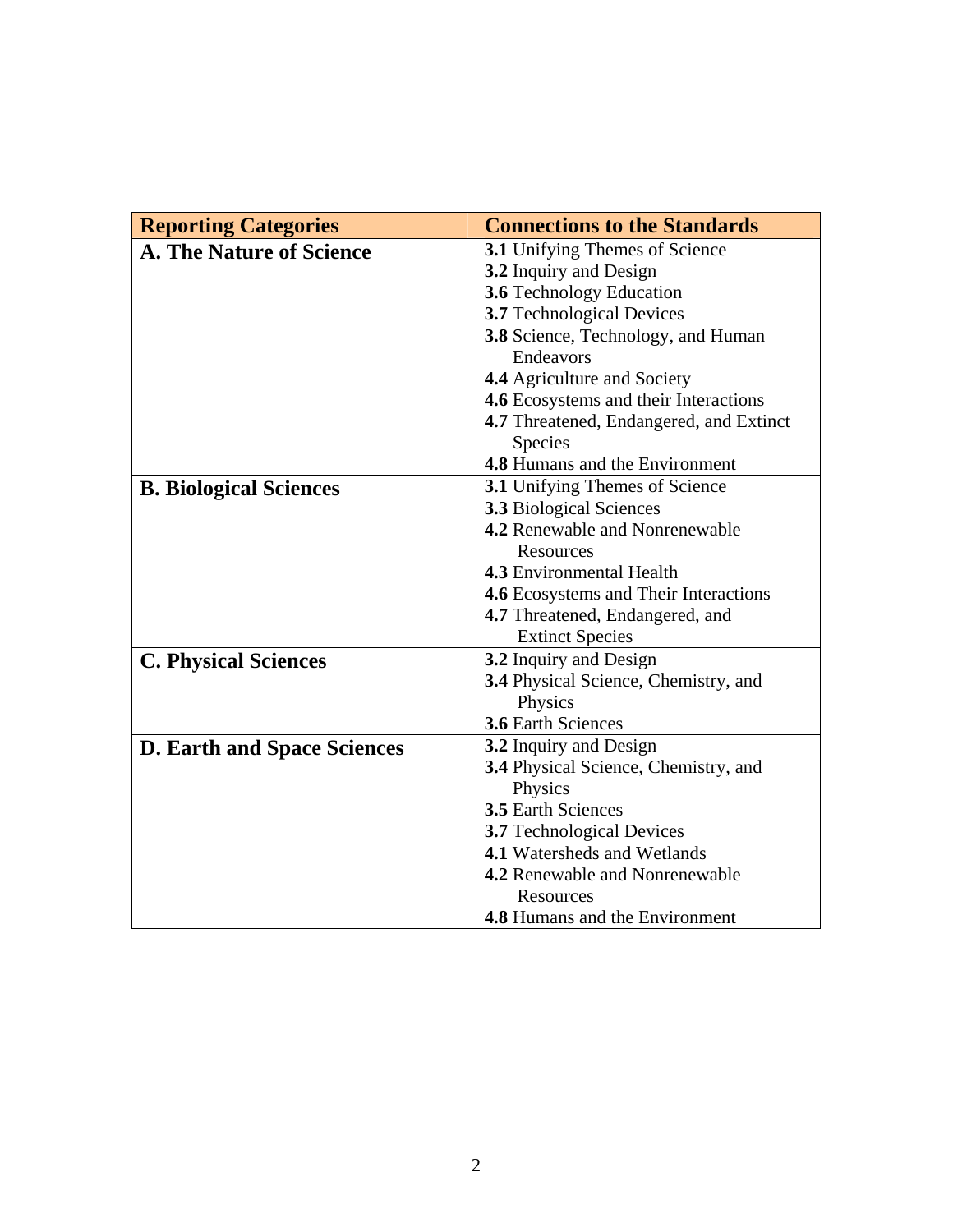## **How to Read the Assessment Anchors**

All of the Science Assessment Anchors begin with an "S" to indicate science. The number after the "S" in the label is the grade level (e.g., S8 would be Science at eighth grade). The second letter in the labeling system is the Reporting Category (A through D) followed by the sub-reporting category number. The same reporting categories continue across all Grade levels, 4, 8, and 11. The final number in the label is the actual Assessment Anchor number (e.g., 1.1, 1.2, 1.3, etc.). Essentially, you read the Assessment Anchors like an outline, with the Assessment Anchor shaded across the top of the page and more specific details underneath. (*See example below.*)



For example, **S8.D.1.1** is the code for the first science (S) assessment anchor for Grade 8 in the reporting category of (D) Earth and Space Sciences, and the sub-category of Earth Features and Processes That Change Earth and Its Resources.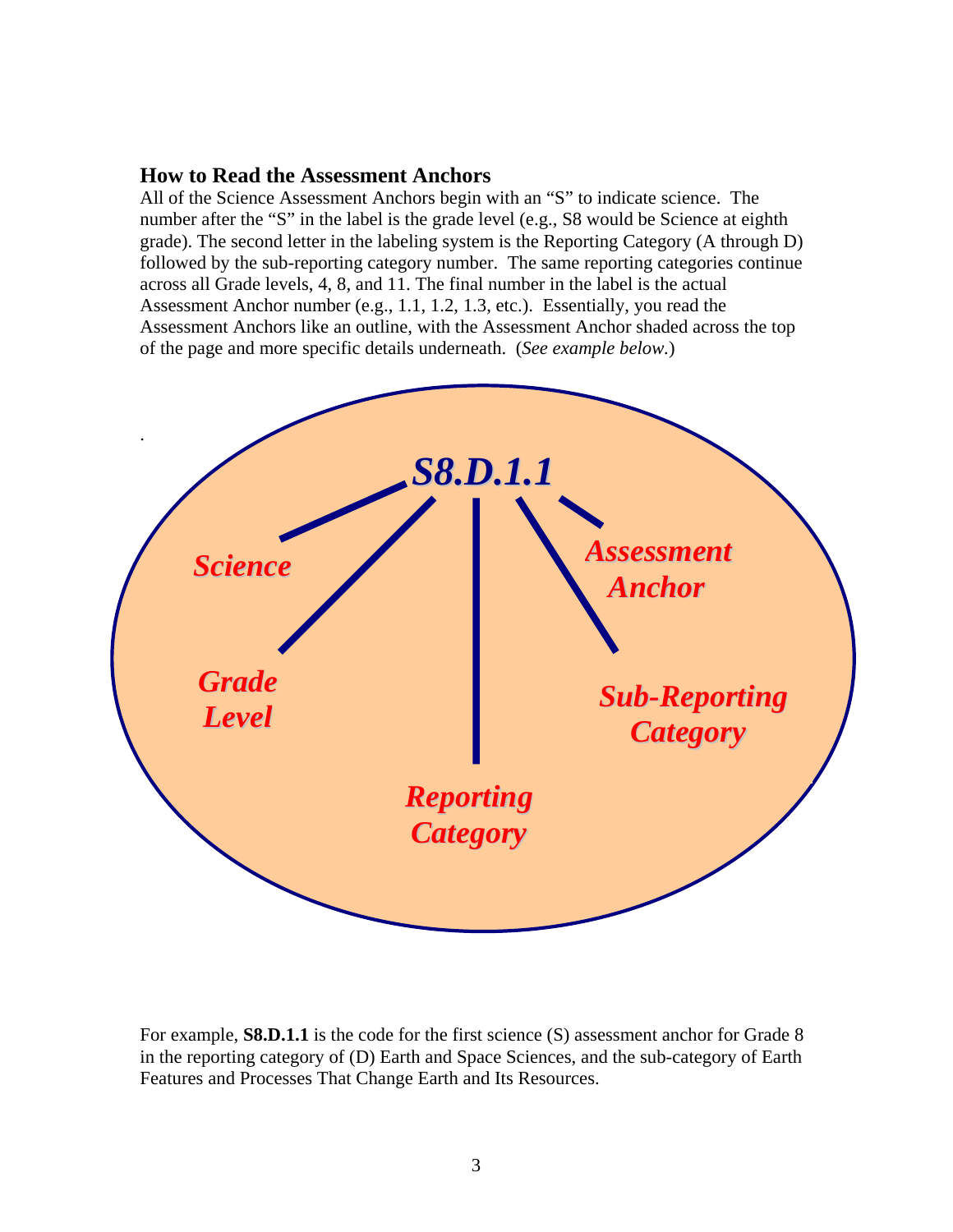## **Other Important Features that Appear in the Assessment Anchors**

#### *Eligible Content*

The column on the right-hand side of the page underneath each Assessment Anchor is the Eligible Content. This is often known as the "assessment limit" and helps teachers identify how the anchor will be assessed. Not all of the Eligible Content is assessed on the PSSA each year, but it shows the range of knowledge drawn upon to design the test.

## *The use of "e.g." and " i.e."*

Some assessment anchors contain additional information in parentheses. If there is a list inside with an "e.g.," preceding it, that means the examples included are meant to be just that, examples. This is not an exhaustive list for assessment purposes. However, if the list is preceded by an "i.e.," the list is to be considered limited to those specific examples, and those items are the only items that are "fair game" for assessment.

#### *The use of "and" and "or"*

All of the concepts and skills identified at a given grade level are "fair game" for largescale assessment purposes. However, conjunctions used throughout this document have specific meaning. The use of the conjunction "or" means that a student can be assessed on all or just some of the elements in a given year. The use of "and" between elements means that the *intent* is to assess each element of the assessment anchor every year. In some situations, "or" is used when students have choices about how they will provide supporting evidence for their responses.

#### *Sample Items*

The sample items appear on the bottom half of the page. These are examples of how the Assessment Anchor might appear on the PSSA. Some of the pages may not have any sample items because the development committee only created three examples per Assessment Anchor. We will be continually adding to the sample items as time goes on. For other sample items, teachers should consult the item sampler on the state website.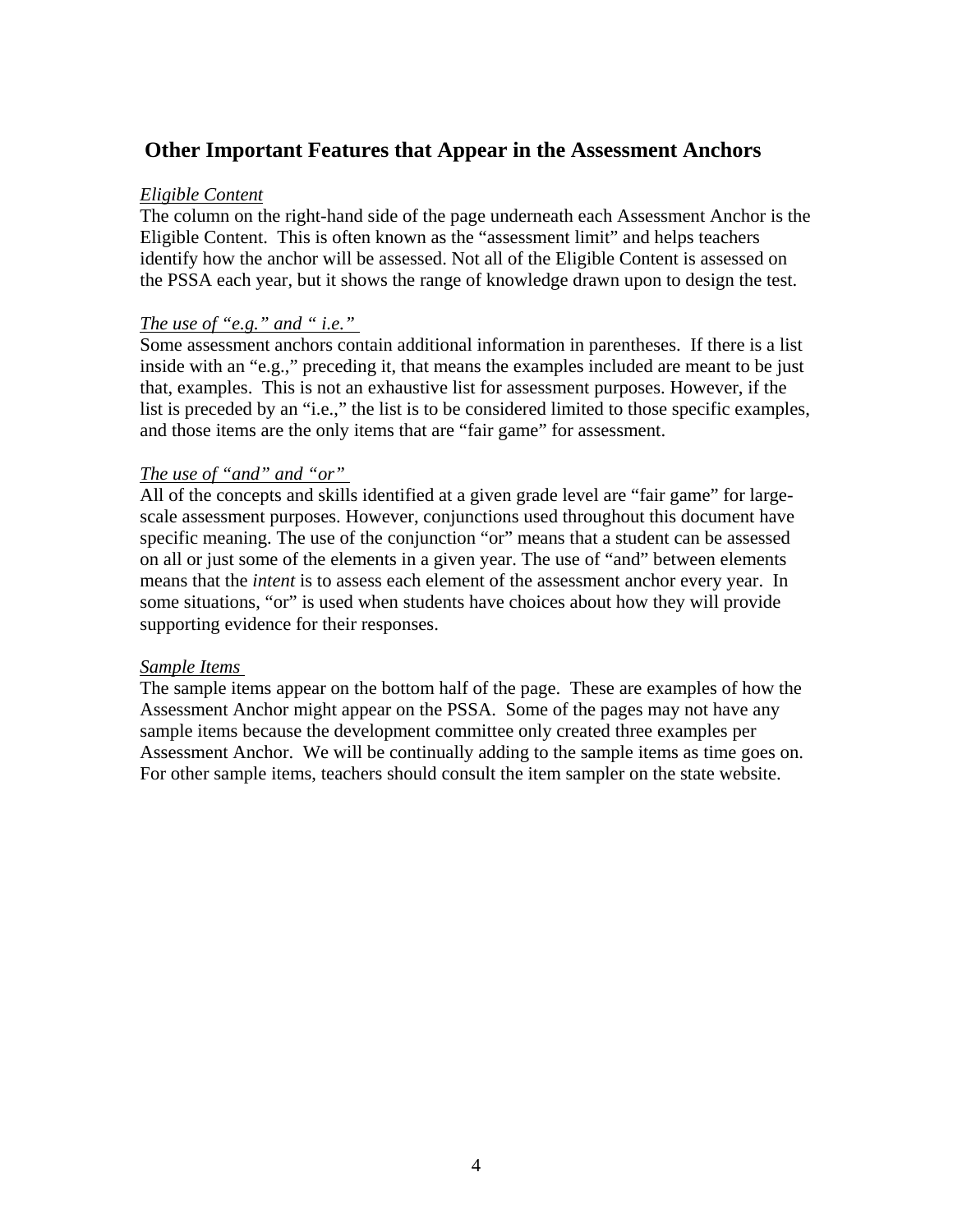## **Overview of Science Assessment Anchors**

\**Note that on this overview document, the grade level does not appear in the reporting categories because these occur at all grade levels (4, 8, and 11). However, Grade 4 is used as an example for the Anchors and Benchmark References*.

| <b>S.A The Nature of Science</b>                                                                                                                                     |                                                                                         |
|----------------------------------------------------------------------------------------------------------------------------------------------------------------------|-----------------------------------------------------------------------------------------|
| <b>S.A.1. Reasoning and Analysis</b>                                                                                                                                 |                                                                                         |
| <b>S4.A.1.1</b><br>Identify and explain the pros and cons of applying scientific,<br>environmental, or technological knowledge to possible solutions to<br>problems. | (3.2.4.A)<br>(3.2.4.C)<br>(3.8.4.C)                                                     |
| <b>S4.A.1.2</b><br>Recognize and describe change in natural or human-made systems<br>and the possible effects of those changes.                                      | (3.1.4.C)<br>(3.1.4.E)<br>(4.7.4.B)<br>(4.8.4.A)<br>(4.8.4.C)                           |
| <b>S.A.2. Processes, Procedures, and Tools of Scientific Investigations</b>                                                                                          |                                                                                         |
| S <sub>4</sub> .A <sub>.</sub> 2. <sub>1</sub> .<br>Apply skills necessary to conduct an experiment or design a solution<br>to solve a problem.                      | (3.2.4.C)                                                                               |
| <b>S4.A.2.2</b><br>Identify appropriate instruments for a specific task and describe the<br>information the instrument can provide.                                  | (3.7.4.A)<br>(3.7.4.B)                                                                  |
| <b>S.A.3. Systems, Models, and Patterns</b>                                                                                                                          |                                                                                         |
| <b>S4.A.3.1</b><br>Identify systems and describe relationships among parts of a familiar<br>system (e.g., digestive system, simple machines, water cycle).           | (3.1.4.A)<br>(3.6.4.A)<br>(3.6.4.B)<br>(3.6.4.C)<br>(4.4.4.C)<br>(4.6.4.A)<br>(4.6.4.B) |
| S <sub>4</sub> .A <sub>.3.2</sub><br>Use models to illustrate simple concepts and compare the models to<br>what they represent.                                      | (3.1.4.B)<br>(4.3.4.C)                                                                  |
| <b>S4.A.3.3</b><br>Identify and make observations about patterns that regularly occur<br>and reoccur in nature.                                                      | (3.1.4.C)<br>(3.2.4.B)                                                                  |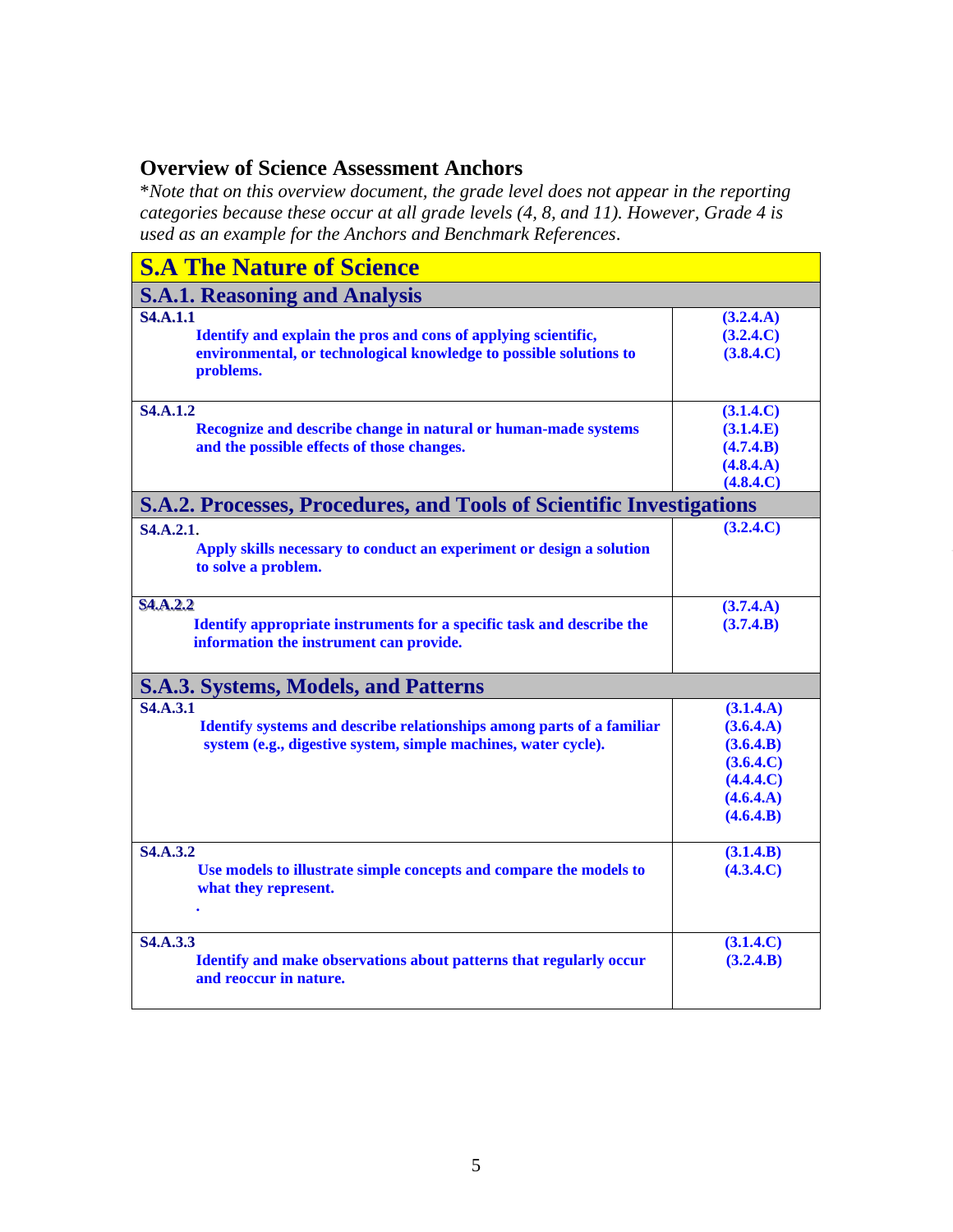| <b>S.B Biological Sciences</b>                                           |           |
|--------------------------------------------------------------------------|-----------|
| <b>S.B.1. Structure and Function of Organisms</b>                        |           |
| <b>S4.B.1.1</b>                                                          | (3.3.4.A) |
| <b>Identify and describe similarities and differences between living</b> | (3.3.4.B) |
| things and their life processes.                                         | (4.3.4.A) |
|                                                                          | (4.3.4.C) |
|                                                                          | (4.6.4.A) |
| <b>S.B.2. Continuity of Life</b>                                         |           |
| <b>S4.B.2.1</b>                                                          | (4.7.4.B) |
| Identify and explain how adaptations help organisms to survive.          |           |
|                                                                          |           |
| <b>S4.B.2.2</b>                                                          | (3.3.4.C) |
| Identify that characteristics are inherited and, thus, offspring closely | (4.7.4.A) |
| resemble their parents.                                                  | (4.7.4.C) |
|                                                                          |           |
| <b>S.B.3. Ecological Behavior and Systems</b>                            |           |
| <b>S4.B.3.1</b>                                                          | (4.6.4.A) |
| Identify and describe living and nonliving things in the environment     |           |
| or their interaction.                                                    |           |
|                                                                          |           |
| <b>S4.B.3.2</b>                                                          | (4.2.4.C) |
| Describe, explain, and predict change in natural or human-made           | (4.3.4.C) |
| systems and the possible effects of those changes on the environment.    | (4.6.4.C) |
|                                                                          | (3.1.4.E) |
|                                                                          |           |
|                                                                          |           |
| <b>S4.B.3.3</b>                                                          | (3.8.4.C) |
| Identify or describe human reliance on the environment at the            | (4.3.4.B) |
| individual or the community level.                                       | (4.4.4.B) |
|                                                                          | (4.5.4.C) |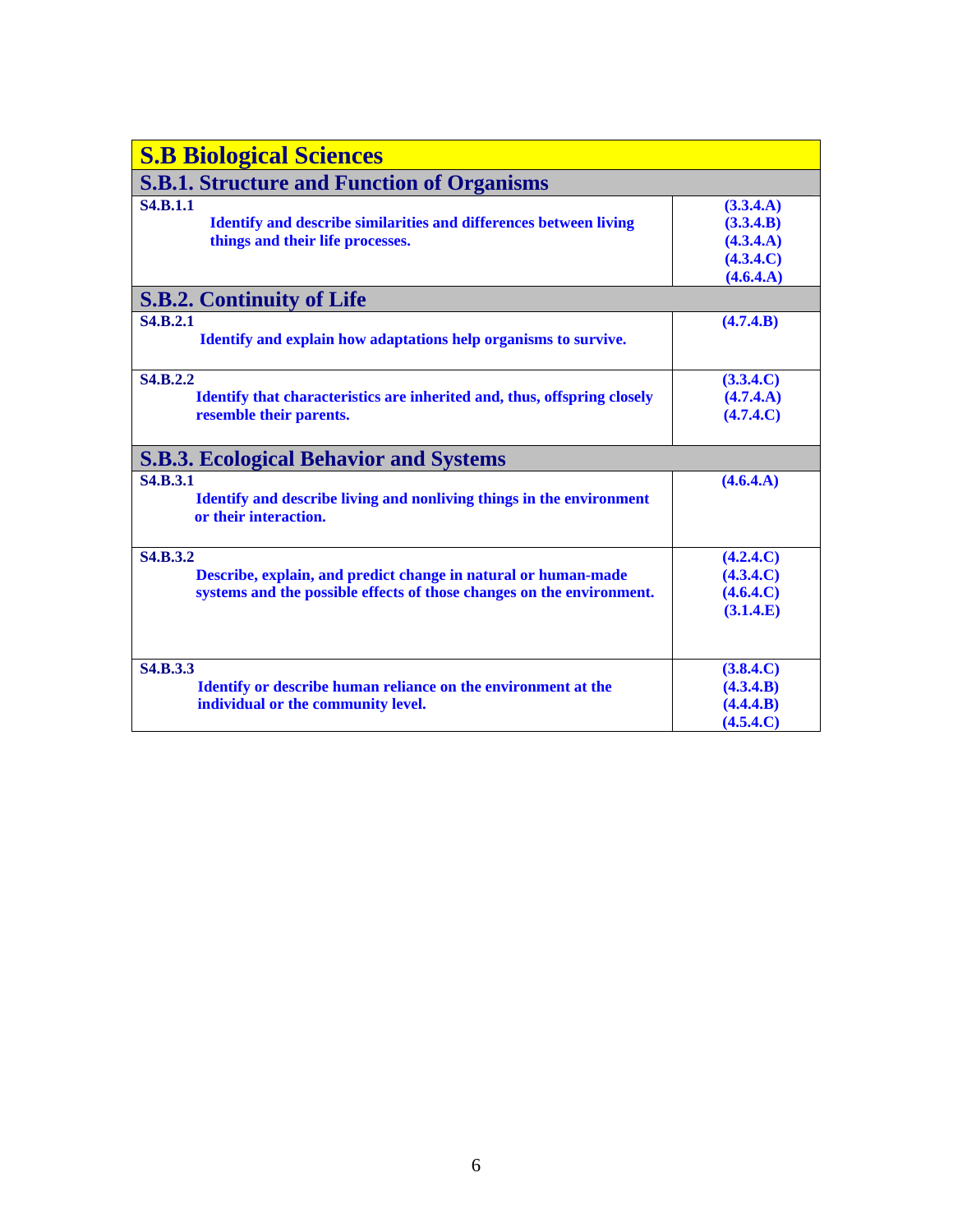| <b>S.C Physical Sciences</b>                                                                                                                       |                                     |  |
|----------------------------------------------------------------------------------------------------------------------------------------------------|-------------------------------------|--|
| <b>S.C.1. Structure, Properties and Interactions of Matter and Energy</b>                                                                          |                                     |  |
| <b>S4.C.1.1</b><br><b>Describe observable physical properties of matter.</b>                                                                       | (3.2.4.B)<br>(3.4.4.A)              |  |
| <b>S.C.2 Forms, Sources, Conversions, and Transfer of Energy</b>                                                                                   |                                     |  |
| <b>S4.C.2.1</b><br>Recognize basic energy types and sources, or describe how energy can<br>be changed from one form to another.                    | (3.4.4.B)<br>(3.4.4.C)              |  |
| <b>S.C.3 Principles of Force and Motion</b>                                                                                                        |                                     |  |
| <b>S4.C.3.1</b><br><b>Identify and describe different types of force and motion, or the effect of</b><br>the interaction between force and motion. | (3.2.4.B)<br>(3.4.4.C)<br>(3.6.4.C) |  |